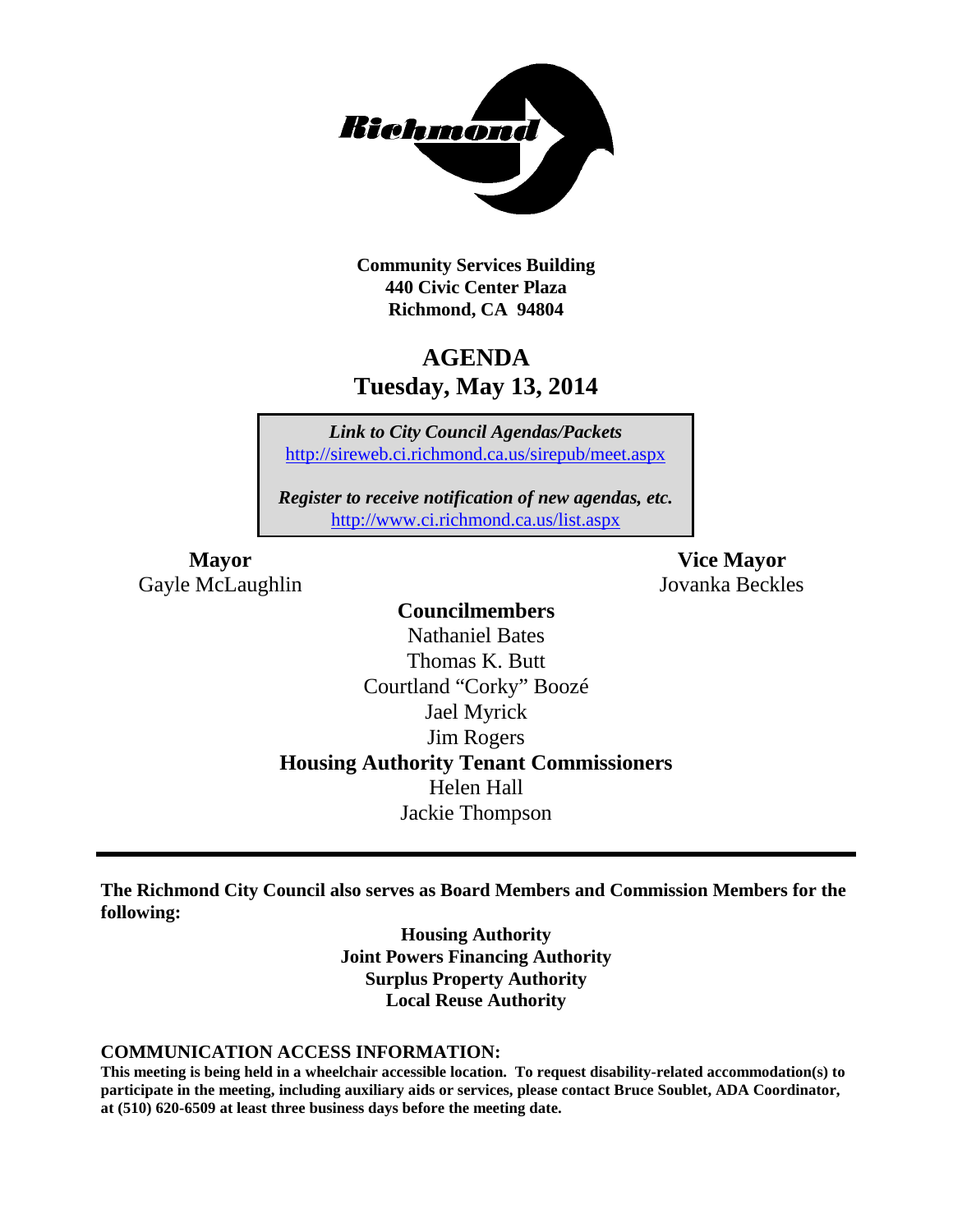# **MEETING PROCEDURES**

The City of Richmond encourages community participation at its City Council meetings and has established procedures that are intended to accommodate public input in a timely and time-sensitive way. As a courtesy to all members of the public who wish to participate in City Council meetings, please observe the following procedures:

**PUBLIC COMMENT ON AGENDA ITEMS:** Anyone who desires to address the City Council on items appearing on the agenda must complete and file a pink speaker's card with the City Clerk **prior** to the City Council's consideration of the item. Once the City Clerk has announced the item and discussion has commenced, no person shall be permitted to speak on the item other than those persons who have submitted their names to the City Clerk. Your name will be called when the item is announced for discussion. **Each speaker will be allowed TWO (2) MINUTES to address the City Council on NON-PUBLIC HEARING items listed on the agenda.**

**OPEN FORUM FOR PUBLIC COMMENT:** Individuals who would like to address the City Council on matters not listed on the agenda or on **Presentations, Proclamations and Commendations, Report from the City Attorney, or Reports of Officers** may do so under Open Forum. All speakers must complete and file a pink speaker's card with the City Clerk **prior** to the commencement of Open Forum. **The amount of time allotted to individual speakers shall be determined based on the number of persons requesting to speak during this item. The time allocation for each speaker will be as follows: 15 or fewer speakers, a maximum of 2 minutes; 16 to 24 speakers, a maximum of 1 and one-half minutes; and 25 or more speakers, a maximum of 1 minute.**

#### **SPEAKERS ARE REQUESTED TO OCCUPY THE RESERVED SEATS IN THE FRONT ROW BEHIND THE SPEAKER'S PODIUM AS THEIR NAME IS ANNOUNCED BY THE CITY CLERK.**

**CONSENT CALENDAR:** Consent Calendar items are considered routine and will be enacted, approved or adopted by one motion unless a request for removal for discussion or explanation is received from the audience or the City Council. A member of the audience requesting to remove an item from the Consent Calendar must first complete a speaker's card and discuss the item with a City staff person prior to filing the card with the City Clerk and **prior to the City Council's consideration of Agenda Review.** An item removed from the Consent Calendar may be placed anywhere on the agenda following the City Council's agenda review.

Any law enforcement officer on duty or whose service is commanded by the presiding officer shall be Sergeant-at-Arms of the Council meetings. He/she, or they, shall carry out all orders and instructions given by the presiding officer for the purpose of maintaining order and decorum at the Council meetings (City Council Rules of Procedure and Order Section III F, RMC Section 2.12.030).

**\*\*\*\*\*\*\*\*\*\*\*\*\*\*\*\*\*\*\*\*\*\*\*\*\*\*\*\*\*\*\*\*\*\*\*\*\*\*\*\*\*\*\*\*\*\*\*\*\*\*\*\*\*\*\*\*\*\***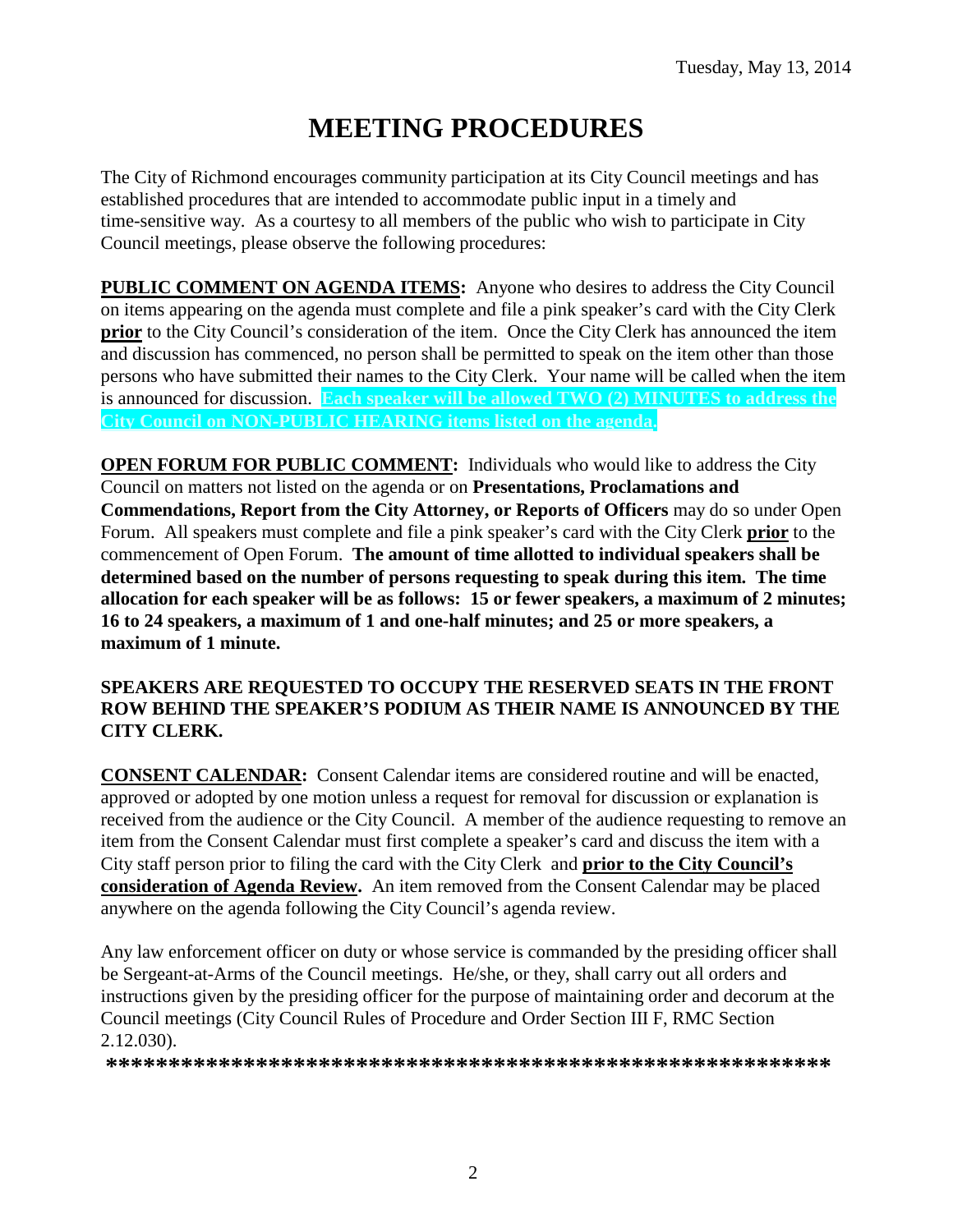# **SPECIAL MEETING OF THE RICHMOND CITY COUNCIL**

6:30 p.m.

# **A. PLEDGE TO THE FLAG**

- **B. ROLL CALL**
- **C. STATEMENT OF CONFLICT OF INTEREST**
- **D. AGENDA REVIEW**

#### **E. ITEMS CONTINUED FROM PREVIOUS MEETINGS**

**E-1. Should any of the following continued items be removed from the Consent Calendar, they will be heard immediately following the approval of the Consent Calendar under this section.**

#### **Continued Consent Calendar**

- **E-2.** APPROVE a two-year contract with D.M.G. Janitorial Services for restroom cleaning services at Jay and Barbara Vincent Park, Shimada Park, Lucretia Edwards Park, Nevin Park, Nicholl Park, Martin Luther King Jr. Park (MLK), Booker T. Anderson Park (BTA) and the North Richmond Ballfield, in an amount not to exceed \$84,420 (\$42,210 per year), and for a term from July 1, 2014, to June 30, 2016 - Public Works Department (Yader A. Bermudez 231- 3008). **This item was continued from the April 15, 2014, and May 6, 2014, meetings.**
- **E-3.** APPROVE a two-year contract with Bernardini Enterprises Inc. to provide and service portable toilets on an as-needed basis for special events, and at various City parks that have no permanent facilities, in an amount not to exceed \$36,000 and for a term from July 1, 2014, to June 30, 2016 - Public Works Department (Yader A. Bermudez 231-3008). **This item was continued from the May 6, 2014, meeting.**

#### **Continued Resolutions**

**E-4.** (1) ADOPT a resolution to refer to the Planning Commission Consideration of Revocation for an electronic sign at Pacific East Mall, and (2) DIRECT the Planning Commission to conduct a revocation hearing for the previous approval of the electronic billboard LED sign at Pacific East Mall - Councilmember Butt (236-7435). **This item was continued from the April 1 and 15, 2014, and May 6, 2014, meetings.**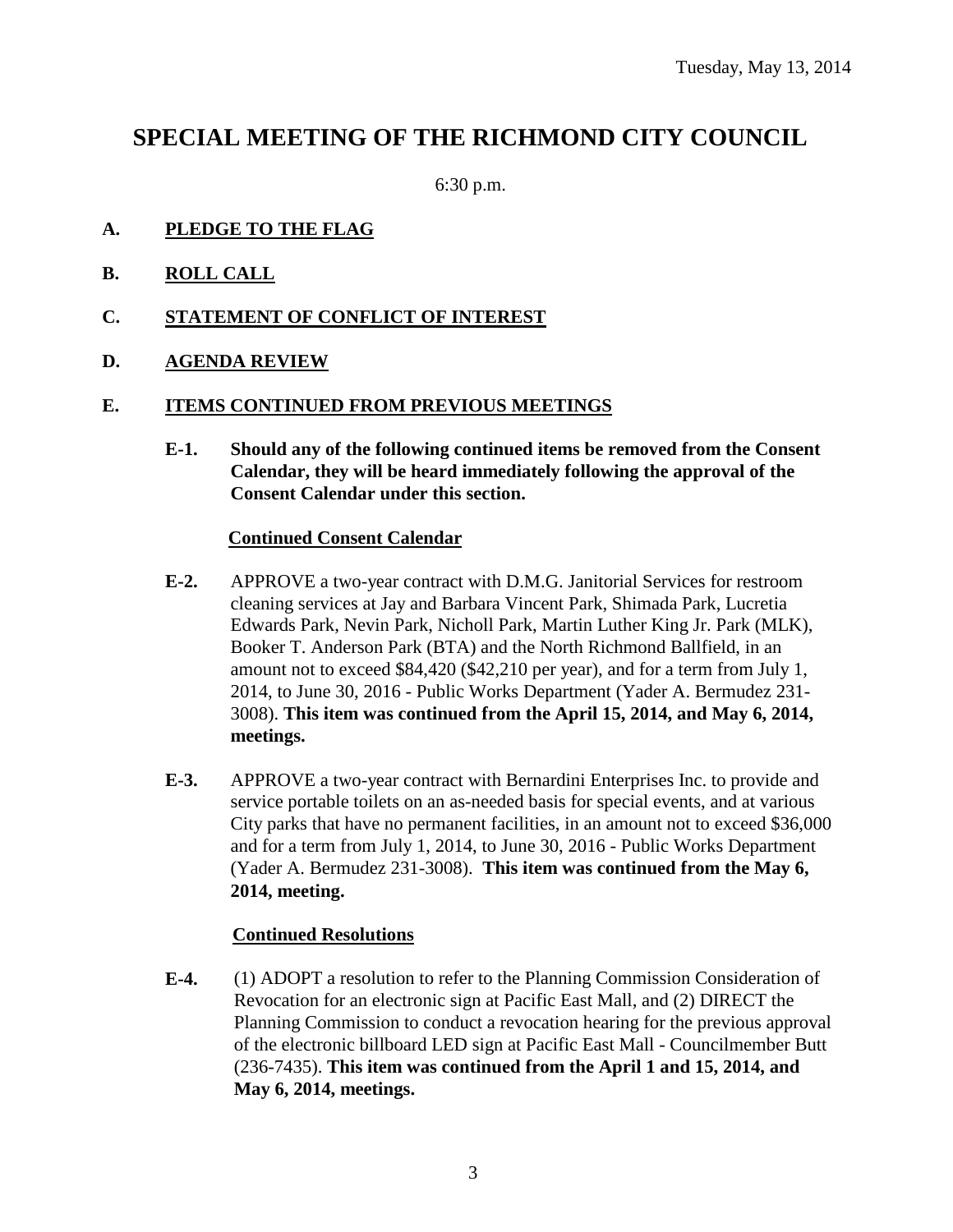- **E-5.** ADOPT a resolution amending Richmond's Policy Against Workplace Harassment to: specify time frame for initiating and concluding investigations, and provide for notification to all involved parties - Vice Mayor Beckles (620- 6568). **This item was continued from the April 15, 2014, and May 6, 2014, meeting.**
- **E-6.** ADOPT a resolution to protect the Coastal Prairie at the Richmond Field Station - Vice Mayor Beckles (620-6865). **This item was continued from the April 15, 2014, and May 6, 2014, meetings.**

# **Continued Ordinances**

**E-7.** CONSIDER introducing an ordinance (first reading) to repeal Chapter 2.39 Regulation of Campaign Contributions from parties and participants in entitlement proceedings and change the spending limit in Chapter 2.43 - Matching Public Funding of Richmond Elections because these well intentioned reforms have proven to be counterproductive because they have strengthened the power of large unregulated Independent Spending PACs - Councilmember Rogers (867-5725). **This item was continued from the April 22, 2014, and May 6, 2014, meetings.**

# **Continued Council as a Whole**

- **E-8.** DISCUSS and provide direction to staff regarding the amount of funding Holland and Knight obtained for the City of Richmond during the term of their contract - Councilmember Boozé (620-6593). **This item was continued from the February 4 and 18, 2014, March 4 and 18, 2014, and April 1 and 15, 2014, meetings.**
- **E-9.** APPROVE a budget for a City of Richmond Youth Council in the amount of \$250,000 over five years beginning in Fiscal Year 2014-15 to provide for meaningful resources for a viable way for Richmond's youth to participate formally in regard to issues and concerns of the City of Richmond - Mayor McLaughlin (620-6503). **This item was continued from the March 4 and 18, 2014, April 1 and 15, 2014, and May 6, 2014, meetings.**
- **E-10.** ESTABLISH a hiring freeze of new and vacant positions until a balanced budget is approved - Councilmember Bates (620-6743). **This item was continued from the March 18, 2014, April 1 and 15, 2014, and May 6, 2014, meetings.**
- **E-11.** RECEIVE an update regarding the coordination of a committee to address the concerns of Country Club Vista Homeowners - Councilmember Boozé (620- 6593). **This item was continued from the March 18, 2014, and April 1, 15, and 22, 2014, meetings.**